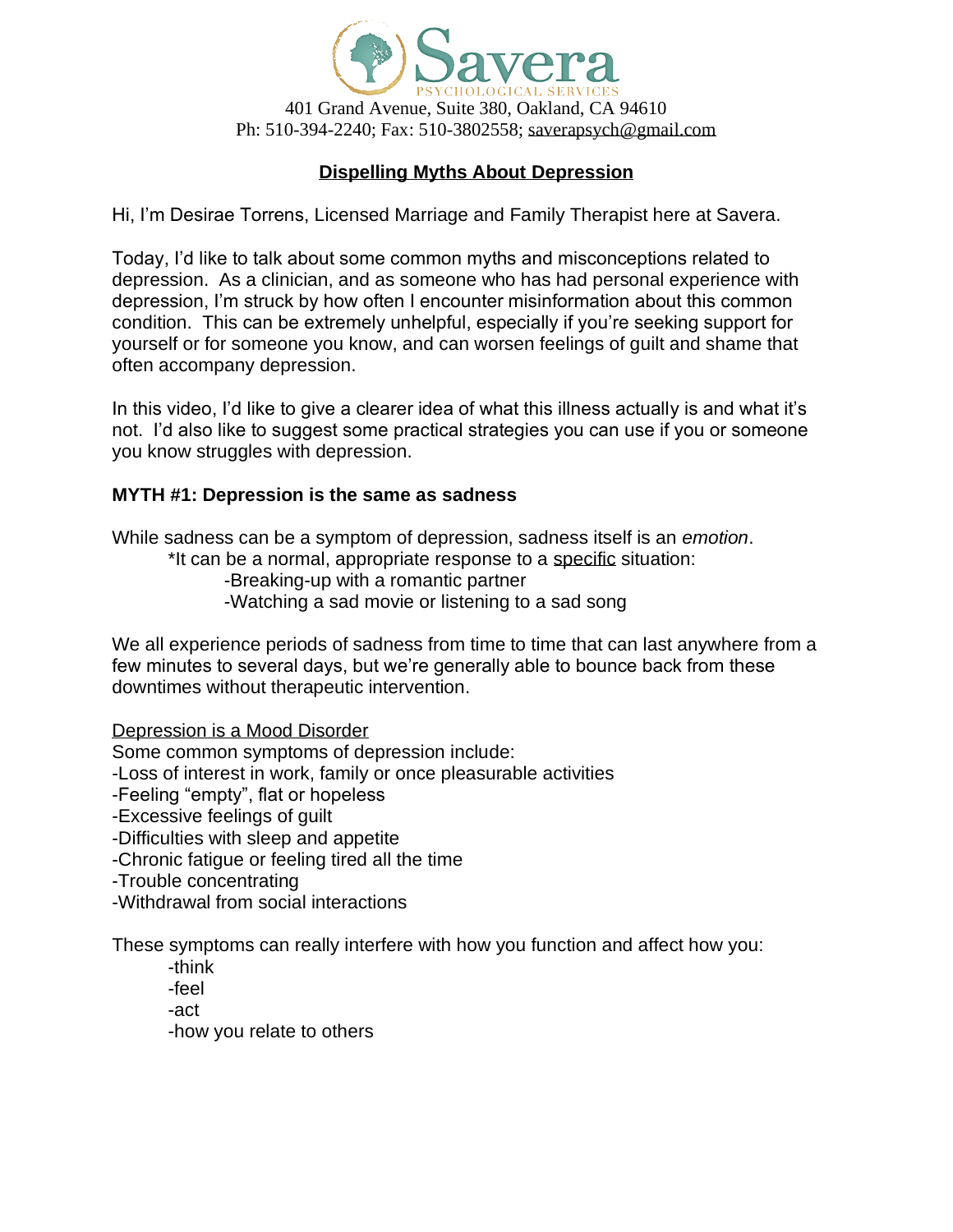

Symptom effects can show up in your:

-work or academic performance

-your relationships

-how you think and feel about yourself

Because depression can alter how you think and behave, it can even lead to thoughts of self-harm, harming others or to suicide.

Certain situations/events can trigger a depressive episode (e.g. grief, trauma), but it's not always caused by a specific event. This is why it can be so hard to pin-point *why*  you feel the way you do. Other causes of depression can be:

-Genetic/biological factors (this is especially true in some types of mood disorders, such as Bipolar Disorder)

-Situational/environmental stressors (e.g. financial stress, discrimination, online bullying)

-Medication side effects

-Another underlying medical condition (e.g. thyroid disorder)

Depression usually does not resolve on its own and can last several weeks, months or even years. Episodes can also recur, making it a potentially long-term, chronic illness with debilitating effects.

### **MYTH #2: Depression looks the same for everyone, or that it primarily affects women.**

I find depression often linked with the image of a disheveled woman prone to crying spells, easily overwhelmed and huddled in a dark room or in bed.

While depression can sometimes look like this, symptoms can also manifest in a variety of other ways we can easily miss if we're only used to thinking about it in this one way.

For example, in adult men, symptoms can look like:

-Anger, irritability or aggressiveness

-Increased use of alcohol or other substances

-Engaging in high-risk activities

-Being unable to meet the responsibilities of work, caring for family or other important activities

In young children and teens, symptoms can look like:

-Irritability and defiance

-Frequent somatic complaints, such as headaches, stomach aches

-Declining grades

-School avoidance, cutting classes

The fact is that depression is an equal-opportunity offender and anyone can be susceptible.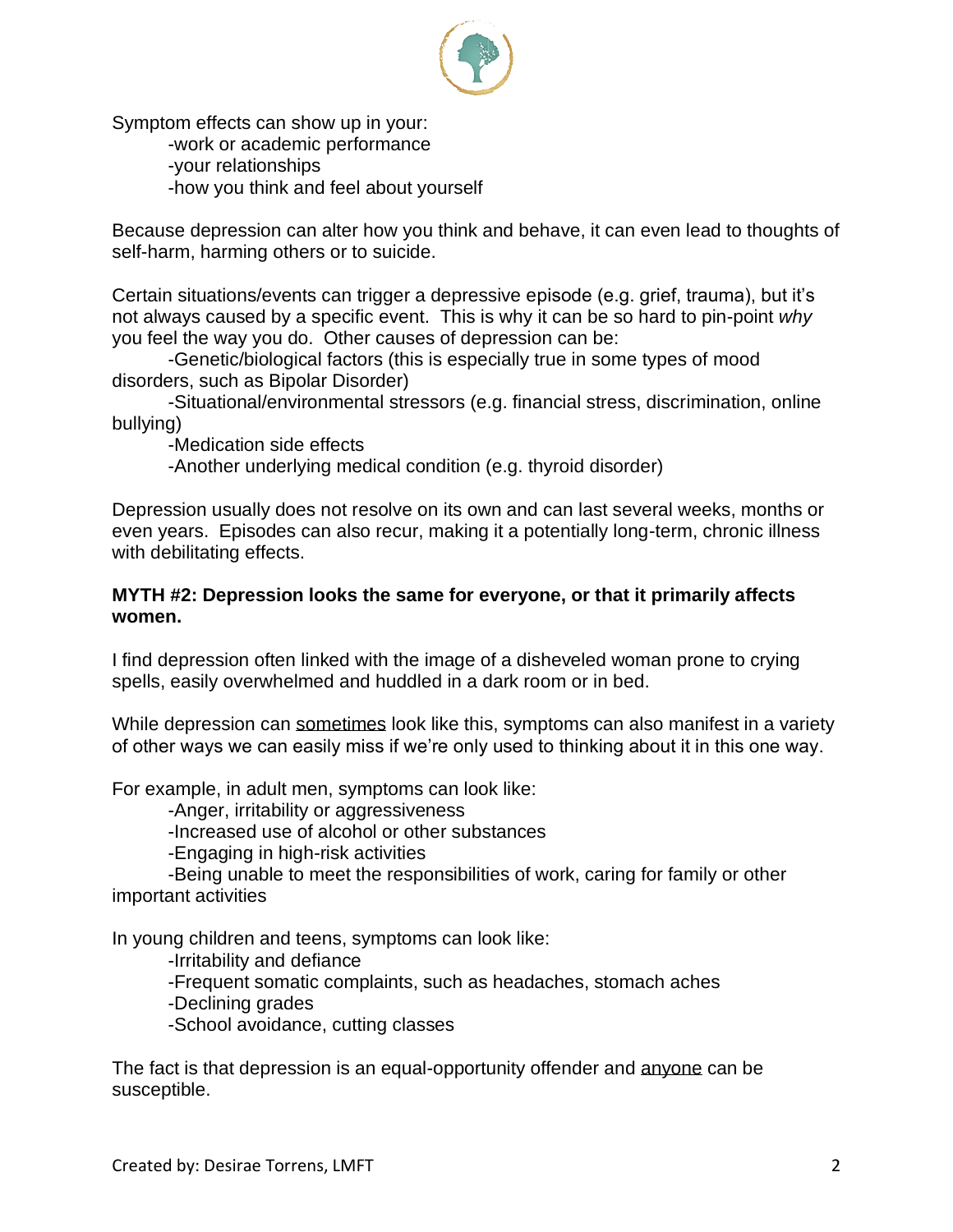

How symptoms show up can vary greatly with age, gender, culture and intensity (which can range from mild, to moderate to severe).

# **MYTH #3: Depression is all in your head. You can just "snap out of it".**

I find this one especially problematic and invalidating because it implies depression is a *choice* or a matter of *will*.

## *NO ONE decides to become depressed.*

The fact is you can't just snap out of depression just like you can't snap out of a cold or a chronic illness.

It's not something that goes away by simply working harder or by being more positive.

Depression can be a serious *illness.*

- -It alters *how* your brain and body works
- -Can significantly interfere with how you function in different areas of your life.

It's important we don't dismiss the signs as mere laziness, disinterest or lack of willpower, and neglect getting help.

### **So what can you do if you or someone you know may be struggling with depression?**

I think the first point to remember is that symptoms can really vary, so there's no "one size fits all" approach to treatment.

Managing this condition often requires a multi-step approach that incorporates a variety of strategies so you can figure out what works best for *you*.

Try to approach your treatment with as much patience and kindness towards yourself as possible. Depression can be a chronic illness and can take some time to get better. So do your best to be consistent with your treatment and not give in to feelings of discouragement if you don't see immediate improvement or if your symptoms return.

Some common strategies that have worked well for my clients and that I've used in my personal experience include:

**\*Reaching out to trusted friends, family or other people with whom you can share what you're going through and who can offer support in a non-judgmental, empathic way.**

**\*Seeking help from a mental health professional or primary care provider.**